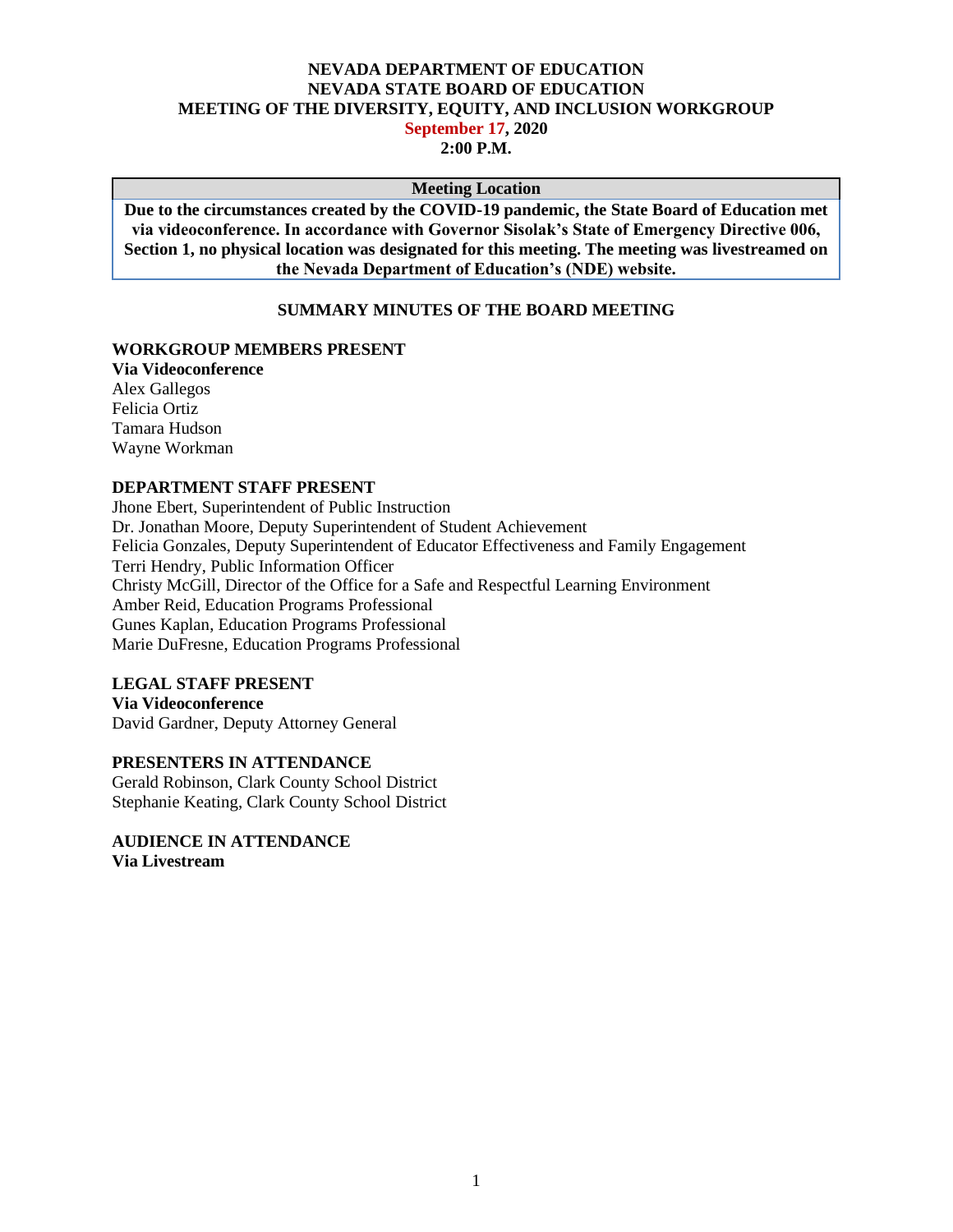## **1: CALL TO ORDER; ROLL CALL; PLEDGE OF ALLEGIANCE**

Meeting called to order at 2:00 P.M. by Chair Tamara Hudson. Quorum was established. Chair Hudson led the Pledge of Allegiance.

## **2: PUBLIC COMMENT #1**

Sylvia Lazos, Nevada Immigrant Coalition, submitted public comment regarding the digital divide. (*A complete copy of the statement is available in Appendix A)*

## **3: APPROVAL OF THE AUGUST 20, 2020 DIVERSITY, EQUITY, AND INCLUSION WORKGROUP MINUTES**

**Member Felicia Ortiz moved to approve the minutes of the August 20, 2020 Diversity, Equity, and Inclusion Workgroup. Member Wayne Workman seconded. Motion passed.** 

### **4: CHAIR'S REPORT**

Chair Hudson noted that during the first meeting of the Workgroup, the digital divide was identified as one of the greatest barriers to equity for all students this school year. With the majority of students attending school in virtual and hybrid models, ensuring that students and educators have access to devices and connectivity is critical. The Nevada Department of Education (NDE) and the Governor's Office of Science, Innovation & Technology (OSIT) have been working with districts and charter schools to identify their needs and track students participating in distance learning.

As of this meeting, 10 districts are "green," meaning that all students participating in distance learning have a device and internet access. Those districts are Carson City, Churchill, Esmeralda, Eureka, Humboldt, Lincoln, Nye, Pershing, Storey, and White Pine. Of those, five are currently providing inperson instruction to all students. Chair Hudson thanked the Governor's COVID-19 Task Force, which provided enormous support on this issue; their partnership with businesses and non-profit organizations have made the ConnectingKidsNV effort possible. Families are encouraged to reach out to the Family Support Center at 888-616-2476 if they need help with a device or internet connectivity, which offers bilingual operators and is staffed 6:00a.m. to 7:00p.m. Mondays through Saturdays.

Responding to Member Ortiz, Superintendent Jhone Ebert reported that while some families have contacted the Family Support Center and been connected to internet services and devices, "knock on door" outreach has also begun, to confirm roll-call and establish needs, to provide additional support in operating the devices received, or to deliver devices. The 18,064 T-Mobile hotspots have been disbursed to school districts; however, some students have received hotspots where T-Mobile did not have strong coverage, and the hotspot has needed to be swapped with another. Superintendent Ebert also emphasized the importance of providing options for students to earn their diploma in the event they are prioritizing working to support their families financially during the pandemic. If districts are unable to locate students after 10 school days, they are unenrolled. However, an increased effort is being made to locate students before disenrollment. Even upon disenrollment, in the event a student has moved, schools are working to confirm the students have found placement in a school in Nevada or elsewhere. Member Ortiz asked if there was a protocol to inquire with Health and Human Services for student addresses. Member Workman noted that in Lyon county, the district has community partnerships with the health district and county health and human services in that regard.

### **5: SUPERINTENDENT'S REPORT**

Superintendent Ebert provided an update regarding NDE's Equity Team, comprised of NDE staff and including Member Ortiz. NDE held its first Department-wide training with the National Equity Project to build its capacity to lead with equity. NDE staff will participate in a two-part series with the National Equity Project to learn about race, identity, and equity; reflecting on the current story of race and equity at NDE; recognizing the role of systemic inequity, racism, and oppression in limiting students' experiences, safety, opportunity, and belonging; and developing a shared vision of equity for education in the State. Each of the two three-hour learning sessions are being offered twice to NDE staff.

Regarding the request by Members of the Workgroup for the demographics of NDE employees, Superintendent Ebert reported that NDE has worked with Agency Human Resources regarding the staff demographic information. As the appointing authority, there is some information that the State may have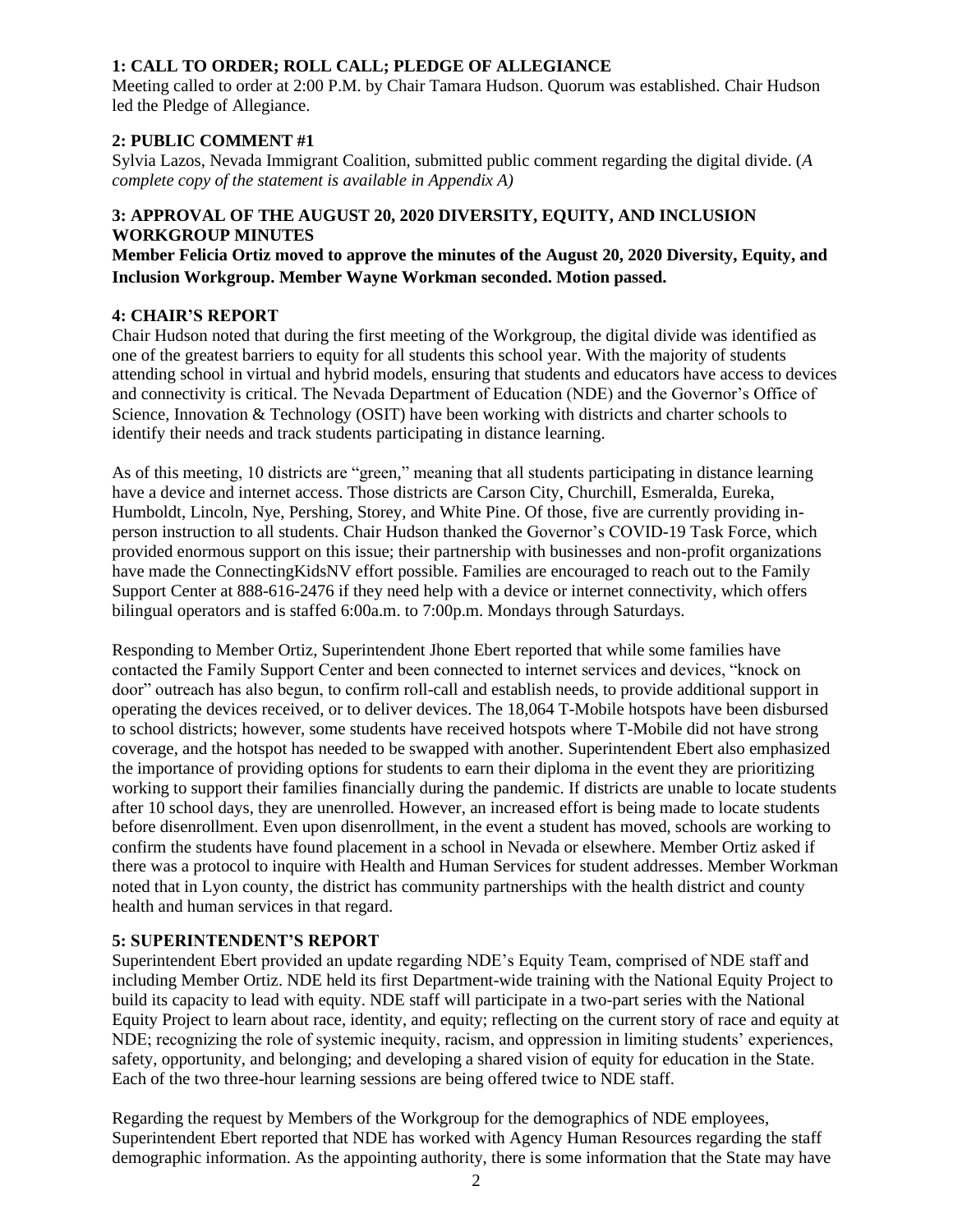access to internally, but may not share publicly. NDE has developed an optional demographic survey which will first be administered to staff within NDE, before being shared with various Boards and Commissions, so that NDE may be transparent in who is leading and participating in our work. NDE hopes to have the demographic survey of staff complete by the October meeting of the Workgroup.

Superintendent Ebert reported that NDE has formed a committee to draft a style guide which will emphasize clear, consistent, and concise communication, outline the Department's voice, tone, and values, and include sections on equity and inclusive language. The style guide will also include a glossary and list of frequently used acronyms.

Finally, Superintendent Ebert applauded Chair Hudson; the Superintendent attended an event with the National Board of Certified Teachers, during which Chair Hudson was recognized. Member Ortiz seconded her congratulations.

Member Ortiz reflected that she participated in the National Equity Project training, and it was a wonderful opportunity to meet staff. Overall, she noted that participants were happy to participate and engage in teambuilding.

### **6: AGENDA PLANNING**

Chair Hudson moved to discussion regarding agenda planning and the role of the Workgroup. Chair Hudson will continue to reach out to Workgroup members for suggestions for agenda items that may arise in addition to those discussed during meetings. When agenda items are submitted, they are reviewed with Superintendent Ebert and her leadership team to determine how best to address each topic and ensure that NDE has sufficient time to prepare quality presentations. Responding to Member Ortiz, Chair Hudson recommended requesting agenda items at least one month in advance.

Member Ortiz asked that the Department publish their rolling list of requested agenda items and their tentative schedules. Chair Hudson and Member Ortiz also discussed the value of longer-term planning of agenda items.

Chair Hudson then discussed the leadership of the Members of the Board and the integration of diversity, equity, and inclusion work, as well as the values of the Statewide Plan for the Improvement of Pupils into their actions. One way of doing this is by advancing the items brought to the Workgroup through commitments of action and concrete next steps to be undertaken by Board members.

### **7: INFORMATION AND DISCUSSION REGARDING RESTORATIVE JUSTICE**

Christy McGill, Director of the Office for a Safe and Respectful Learning Environment (OSRLE); Amber Reid, Education Programs Professional, OSRLE; Marie DuFresne, Education Programs Professional, OSRLE; Dr. Gunes Kaplan, Education Programs Professional, Office of Assessment, Data & Accountability Management; Gerald Robinson, Clark County School District; and Stephanie Keating, Washoe County School District, conducted a PowerPoint presentation regarding [Restorative Justice.](http://www.doe.nv.gov/uploadedFiles/ndedoenvgov/content/Boards_Commissions_Councils/State_Board_of_Education/2020/September/SBE%20DEI%20Restorative%20Practices%2009.17.2020%20ADA%20(002)(1).pdf)

Member Workman asked if there was a set definition for suspension and expulsion in the presented data set, as suspension and expulsion had differing definitions within districts. Ms. Reid responded that expulsion meant that students were removed from enrollment, while suspension meant limited from interaction from school and/or activities in some form. The data presented is baseline and collected prior to defined definitions for these items as required in statute; 2020-21 data will be more nuanced as it will have been collected with set definitions in place. Chair Hudson asked if the 2019-20 data could be reanalyzed, as 2020-21 numbers may be skewed due to distance learning. Ms. Reid noted that the 2019- 20 data was collected differently, but the process of norming was underway.

Member Ortiz asked if gender information would be included in future data. Ms. Reid was unsure, as elements of the survey were still being determined to ensure the survey was not unduly burdensome amidst COVID-19.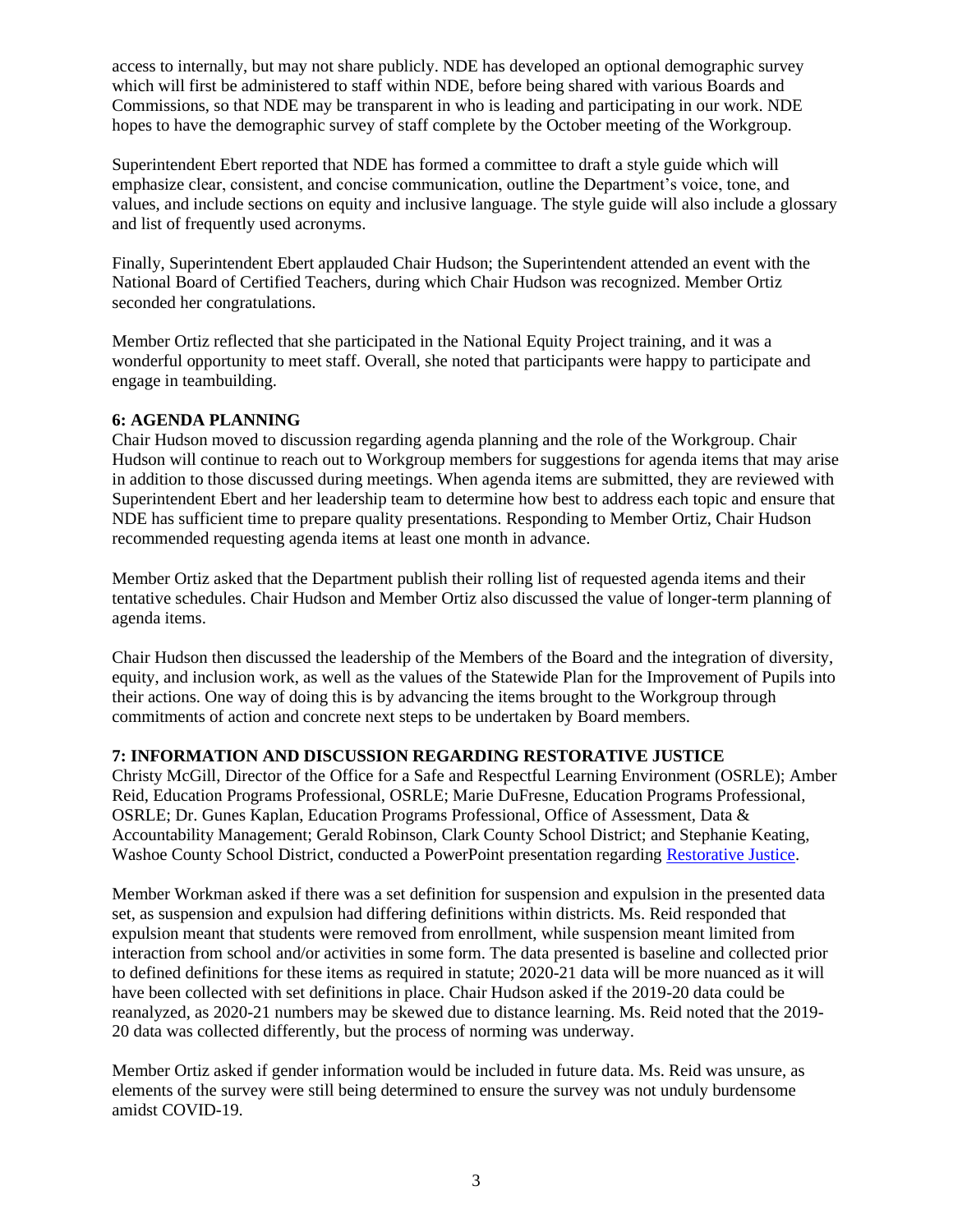Member Ortiz asked about some of the difficulties she had heard with implementation of restorative justice and scaling restorative justice practices out. Mr. Robinson noted that there are a multitude of issues to overcome in scaling out restorative justice, including overcoming implicit biases and feelings that it may not be a valid solution and only adds to workload. Further, in Clark County, Mr. Robinson is one of only three project coordinators responsible for training the district beginning in September of 2019. Mr. Robinson emphasized the importance of administrator support and buy-in.

Reporting information received from constituents, Member Ortiz recommended short videos on restorative justice which could easily be shared on social media to spread information and increase buy-in from administrators and the public. Mr. Robinson agreed and noted that they have begun the process already. Member Ortiz further supported student engagement.

### **8: ACTION ITEMS FOR WORKGROUP MEMBERS**

Member Ortiz moved that the Workgroup receive an annual report on Restorative Justice efforts and student discipline data. Member Alex Gallegos seconded. Motion passed.

## **9: FUTURE AGENDA ITEMS**

Member Ortiz asked for the demographic information of administrators and support staff in schools across Nevada.

**10: PUBLIC COMMENT #2** No public comment.

**11: ADJOURNMENT**

Meeting adjourned at 3:47 P.M.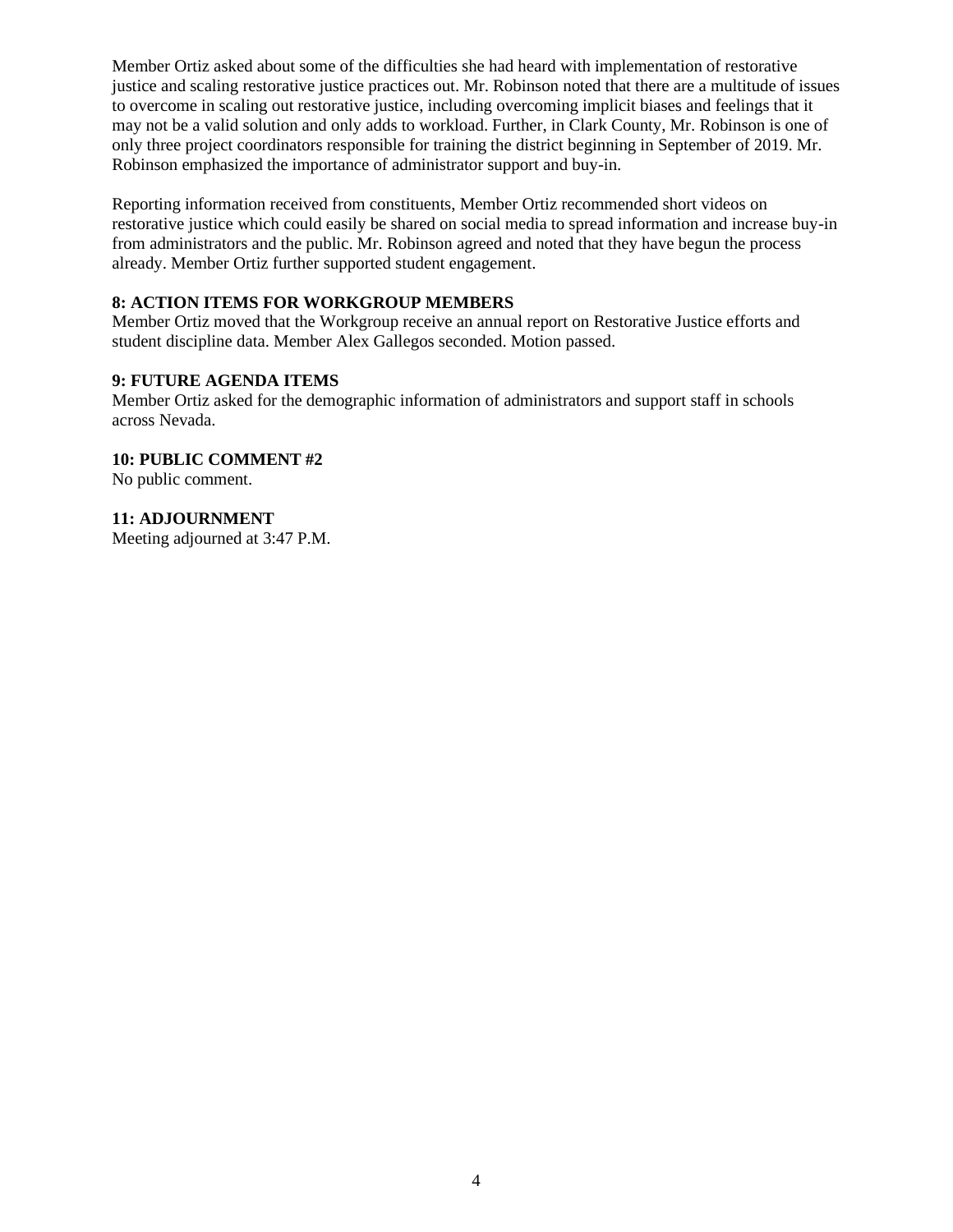1. Sylvia Lazos, Nevada Immigrant Coalition, submitted public comment regarding the digital divide.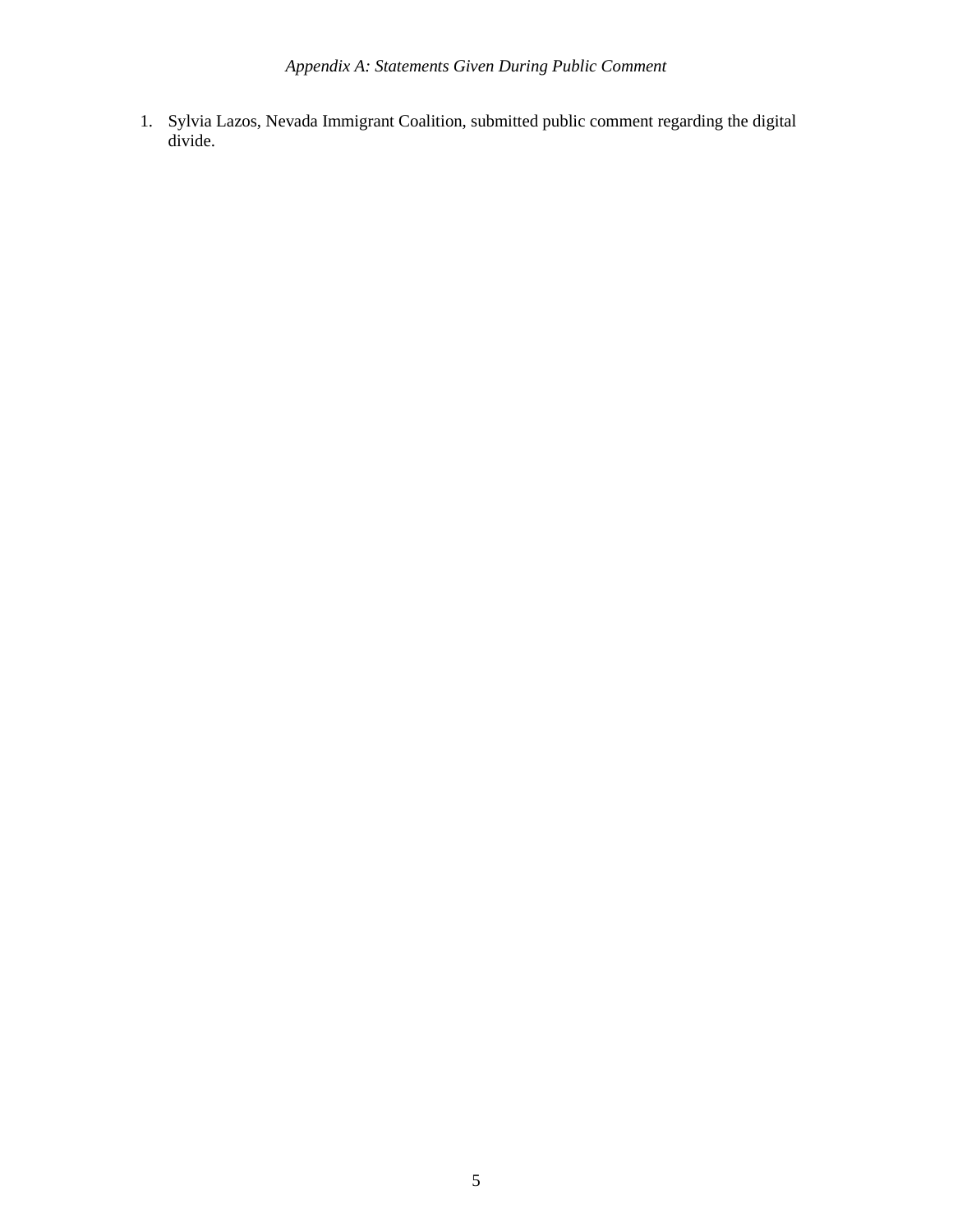## **Item A1, Sylvia Lazos**

The Nevada Immigrant Coalition, Mi Familia Vota, Nevada Hispanic Legislative Caucus Ed committee, want to express gratitude to State Board of Education Diversity Task Force and ConnectingKidsNV, which continues to make great strides in addressing connectivity issues in our working communities.

We want to bring to your attention the 10,000 children who have not been registered at CCSD, as reported by the Review Journal on Sept 15, 2020.

- 1. We have spoken to many CCSD principals who believe that the "count day" was last Thursday and are no longer working on outreach to families. The final day for enrollment that would count towards DSA distributions. It's October 1. Please correct this misinformation.
- 2. DROPPING ENROLLMENT in CCSD means children are out of contact with school and structured environments. Children left unsupervised are vulnerable to #BadTrouble

We have not seen an analysis from CCSD as to possible reasons for 10K drop in student enrollment (please keep in mind that CCSD enrollments have actually increased by 2% each of the last five years)

Here is our analysis:

- Charter school enrollment is up 3000 statewide, or about 2,250 for CCSD (we are getting FOIA numbers from NDE)
- Home School applications at CCSD, which means families leaving the district, were reported at 3100 by NV Indy in last Sunday's reporting.
- We believe that there won't be any impact from private schools, although we don't have the numbers. At least five private schools have closed, and some of those children should be back in public schools

So we still have about 5k kids who are "missing" in CCSD, "sin city."

We do know that MANY high school children are working full time to keep the family afloat. These children are either not enrolled or will soon be chronically absent. IN addition we are hearing from families, "maybe I will keep my child home this year." Washoe reports that as many as 50% of Kindergartner's are not registered.

We have made public records requests from CCSD to ascertain what is going on with this population of missing children of 5k. Because time is of the essence, we ask you to please consider:

- Announcing to CCSD principals that they still have a chance to reach their enrollment numbers. Principals know areas in their zoned neighborhoods where these families who are suffering economic deprivation may reside, eg Budget Suites. Principals who have made their enrollment numbers worked to reach those areas.
- We need to focus on homeless families and homeless youth. City of Las Vegas is conducting out reach effort. This should be backed up by CCSD.
- Children who are working need to know that they can stay in school, and that school district will accommodate them. CCSD or NDE should be telling these families that there will be Summer School opportunities so that these working children can graduate. We need to show these families that there is a way.
- Kindergarteners need to be enrolled and engaged, even if it's one or two hours on a remote learning screen. Communication with working class communities is very much needed: you just can't keep a young child at home.
- ConnectingKidsNV key has done an excellent job re CONNECTIVITY. We ask as a community that ConnectingKidsNV also address the unregistered population, who is at very high risk if not in a structured environment.

Our community will continue to canvass every weekend, because every child matters. Mi Familia Vota and NHLC have anchored weekend efforts. We need CCSD to be supportive, and within the FRPA